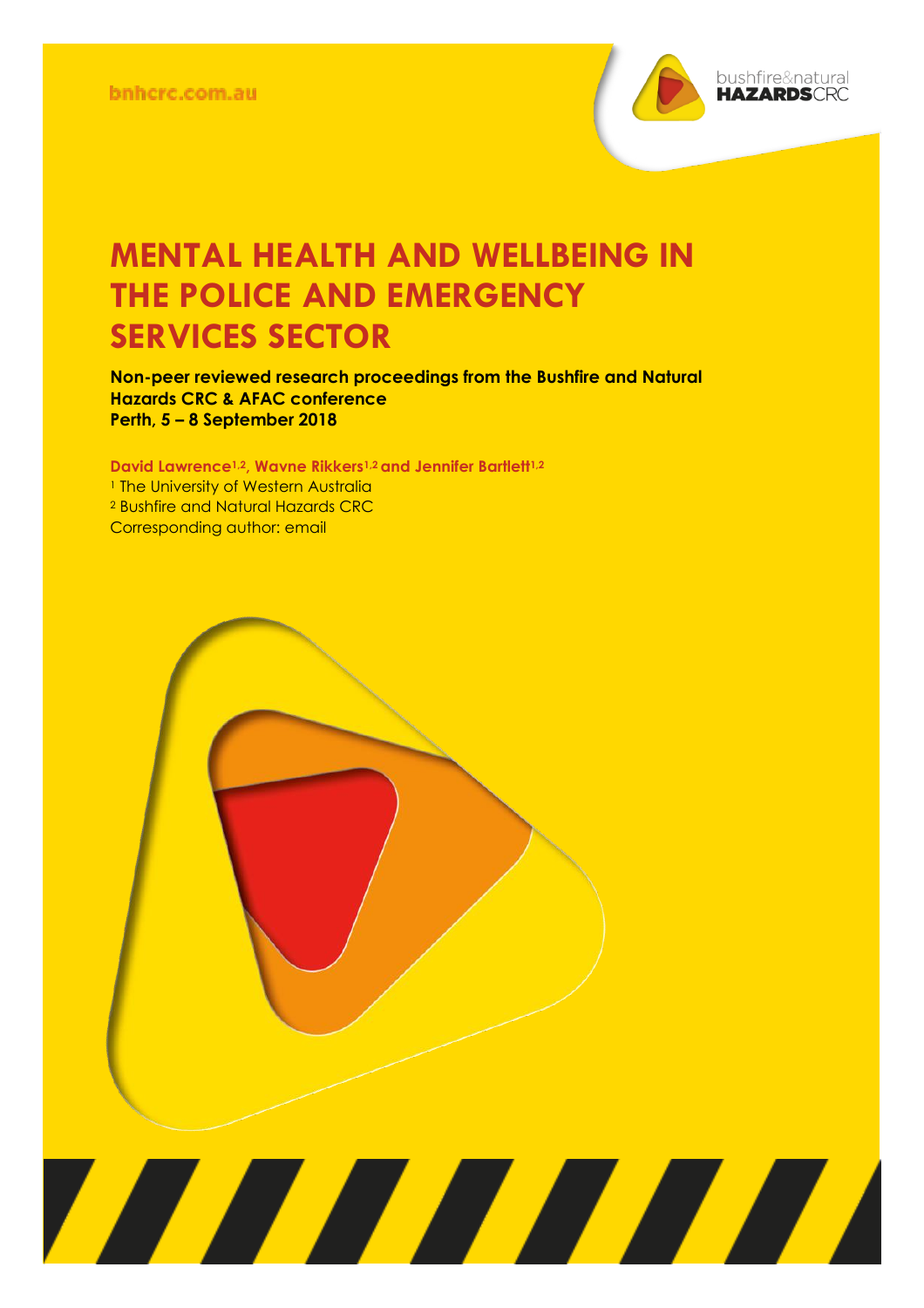# ,,,,,,,,,,,,,,,,,,,,,,,,,

| Version | <b>Release history</b>      | Date       |
|---------|-----------------------------|------------|
| 1.0     | Initial release of document | 05/09/2018 |



**Australian Government** Department of Industry, **Innovation and Science** 

**Business** Cooperative Research

Centres Programme

All material in this document, except as identified below, is licensed under the Creative Commons Attribution-Non-Commercial 4.0 International Licence.

Material not licensed under the Creative Commons licence:

- Department of Industry, Innovation and Science logo Cooperative Research Centres Programme logo
- Bushfire and Natural Hazards CRC logo
- All photographs and graphics

All content not licenced under the Creative Commons licence is all rights reserved. Permission must be sought from the copyright owner to use this material.



#### **Disclaimer:**

The University of Western Australia and the Bushfire and Natural Hazards CRC advise that the information contained in this publication comprises general statements based on scientific research. The reader is advised and needs to be aware that such information may be incomplete or unable to be used in any specific situation. No reliance or actions must therefore be made on that information without seeking prior expert professional, scientific and technical advice. To the extent permitted by law, The University of Western Australia and the Bushfire and Natural Hazards CRC (including its employees and consultants) exclude all liability to any person for any consequences, including but not limited to all losses, damages, costs, expenses and any other compensation, arising directly or indirectly from using this publication (in part or in whole) and any information or material contained in it.

#### **Publisher:**

Bushfire and Natural Hazards CRC

September 2018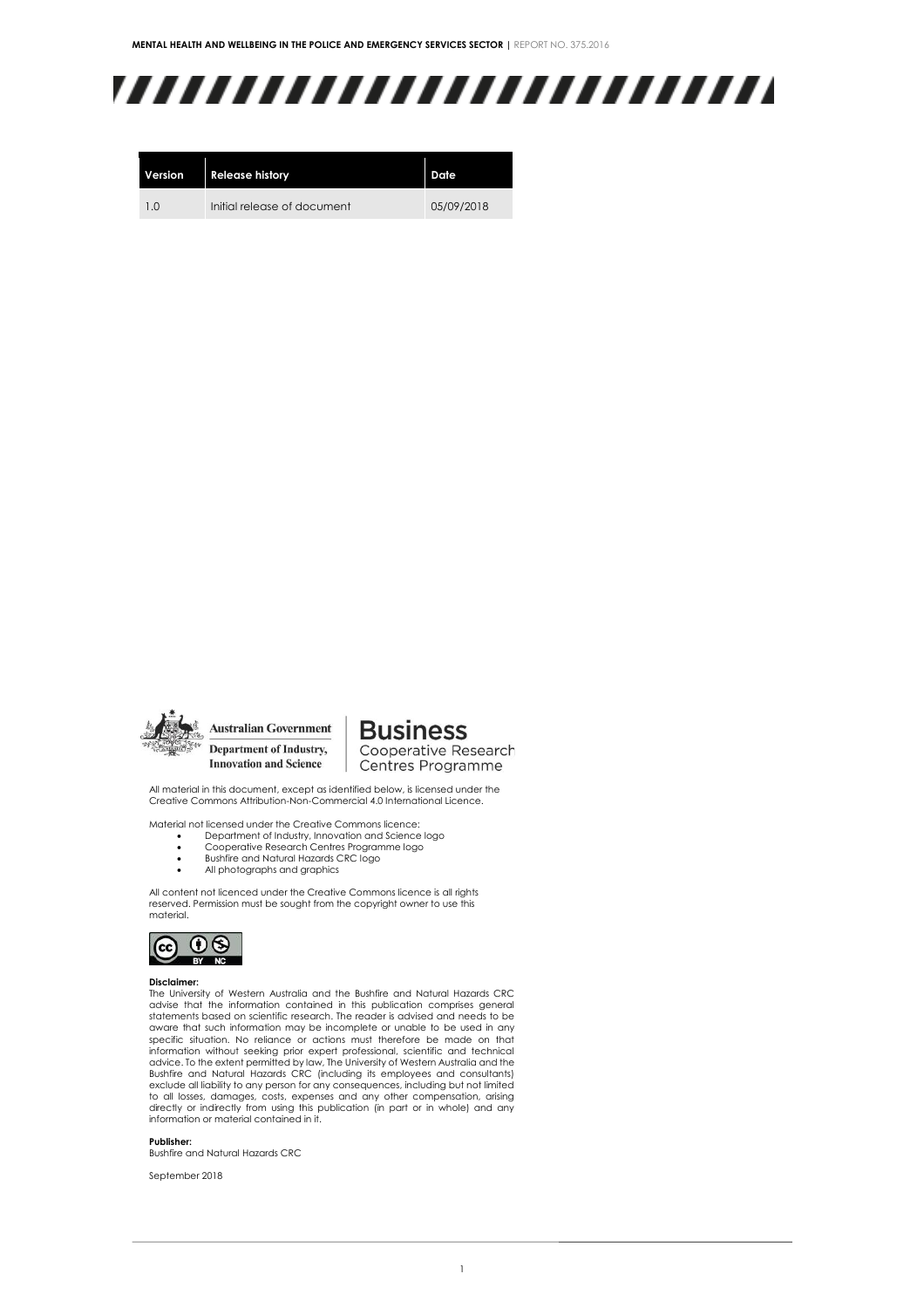

### **TABLE OF CONTENTS**

**[Abstract](#page-3-0) 1**